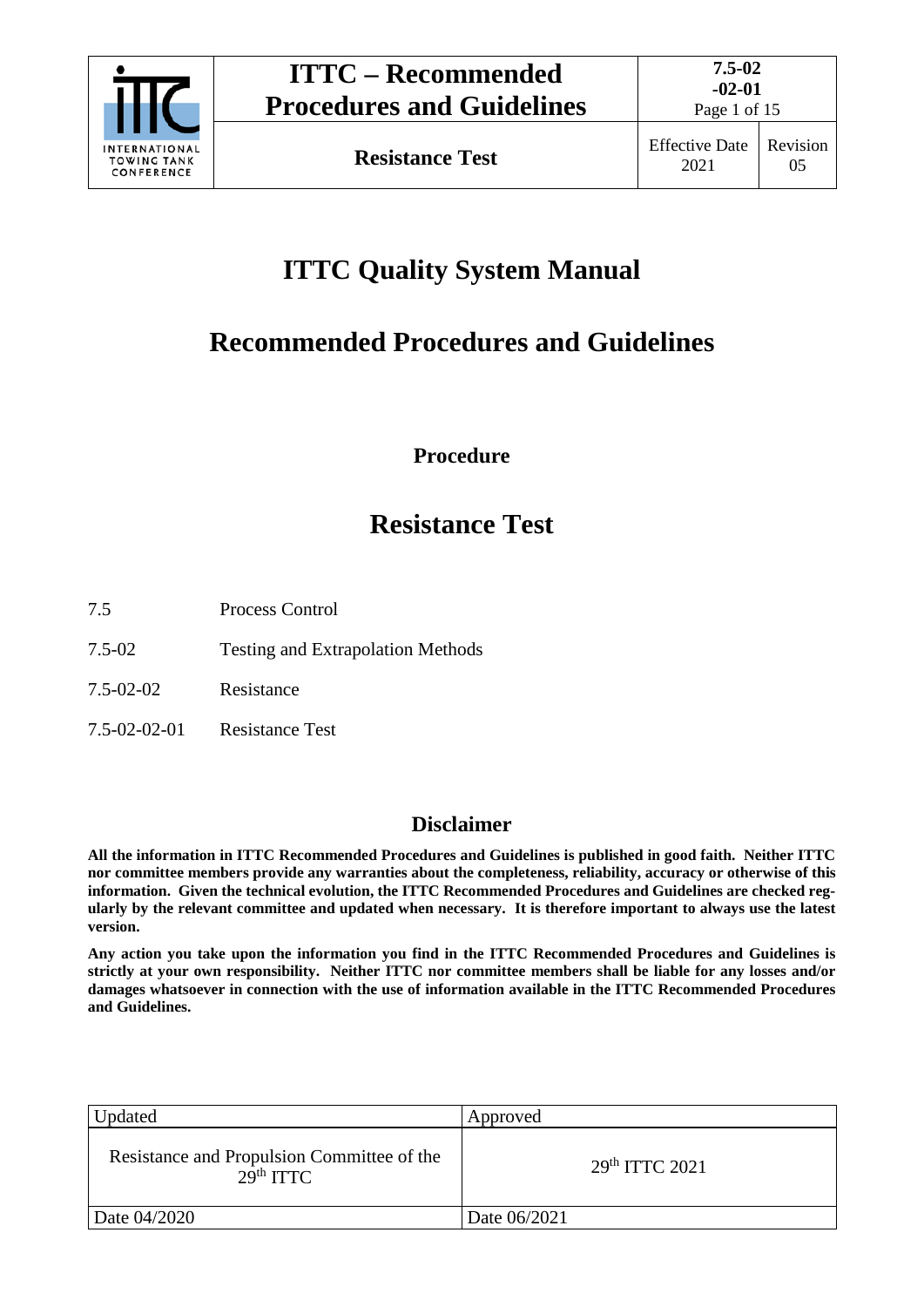

Page 2 of 15

# **Table of Contents**

| 1.            | <b>PURPOSE OF PROCEDURE3</b>      |
|---------------|-----------------------------------|
| 2.            |                                   |
| 2.1           | Data Reduction Equations3         |
| $2.2^{\circ}$ | Definition of Variables 3         |
| 3.            | <b>DESCRIPTION OF PROCEDURE 4</b> |
| 3.1           | Model and Installation 4          |
| 3.1.1         |                                   |
|               |                                   |
| 3.1.3         |                                   |
| 3.2           | Measurement Systems5              |
| 3.3           |                                   |
| 3.3.1         |                                   |
| 3.3.2         |                                   |
| 3.3.3         |                                   |
| 3.3.4         |                                   |
|               |                                   |
| 3.4.1         |                                   |
| 3.4.2         | Resistance dynamometer7           |
| 3.4.3         | Sinkage and trim transducers 7    |
| 3.4.4         |                                   |
| 3.4.5         |                                   |
|               |                                   |

|     | 3.4.6 | Signal conditioning and data            |  |
|-----|-------|-----------------------------------------|--|
|     |       | 3.5 Test Procedure & Data Acquisition.8 |  |
|     | 3.5.1 |                                         |  |
|     | 3.5.2 |                                         |  |
|     | 3.5.3 |                                         |  |
|     | 3.5.4 | Measured quantities 9                   |  |
| 3.6 |       | Data Reduction and Analysis  9          |  |
|     | 3.6.1 | Analysis of model scale results10       |  |
|     | 3.6.2 |                                         |  |
|     | 3.6.3 | Extrapolation to full scale 11          |  |
|     | 3.6.4 | Blockage and finite depth               |  |
|     |       |                                         |  |
|     |       |                                         |  |
|     |       |                                         |  |
|     |       |                                         |  |
|     |       |                                         |  |
| 3.7 |       |                                         |  |
| 4.  |       |                                         |  |
| 4.1 |       | Uncertainty Analysis 14                 |  |
| 4.2 |       | <b>Benchmark Tests  14</b>              |  |
| 5.  |       |                                         |  |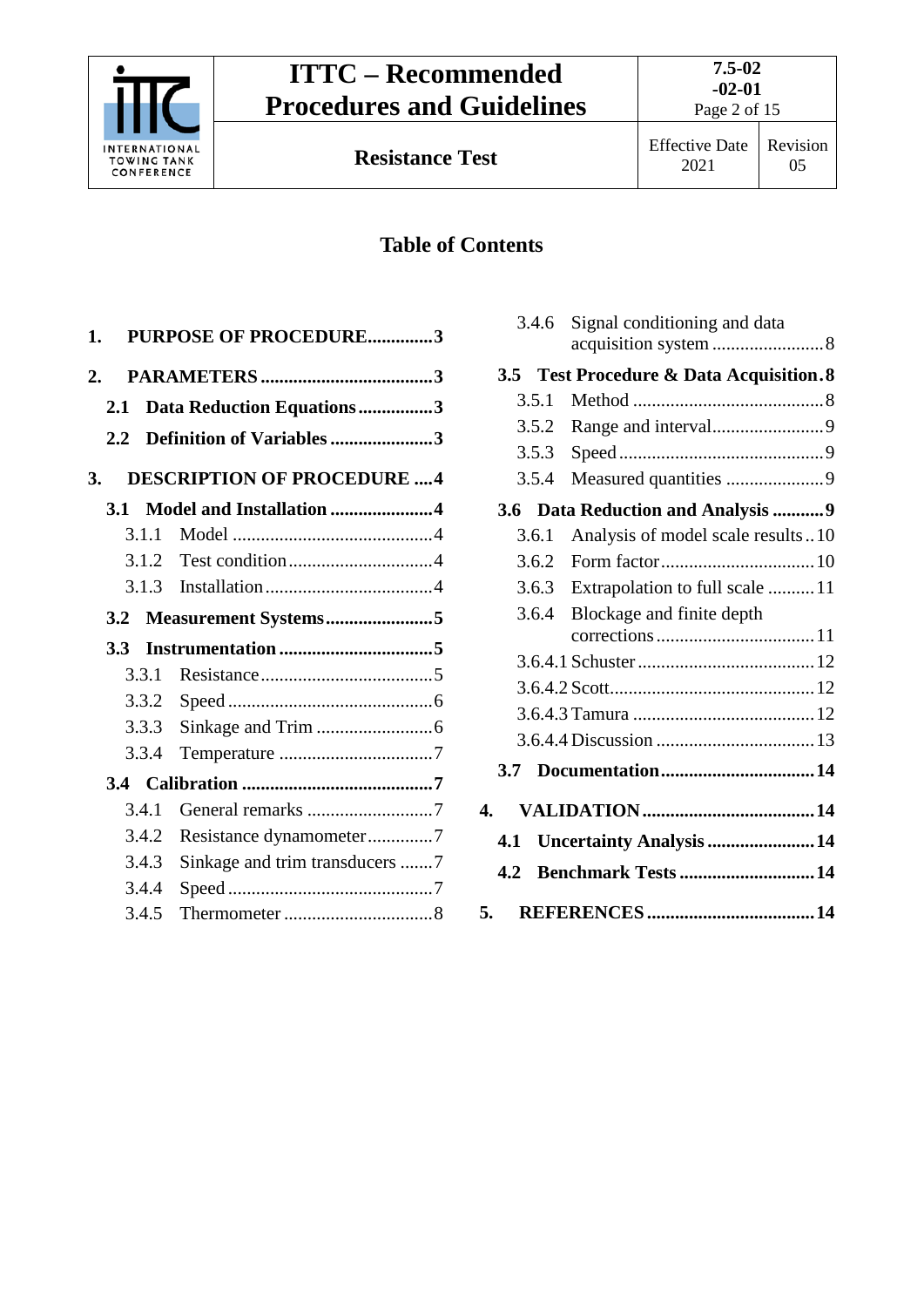

Page 3 of 15

**Resistance Test** Effective Date 2021

Revision 05

# **Resistance Test**

# <span id="page-2-0"></span>**1. PURPOSE OF PROCEDURE**

The purpose of the procedure is to ensure consistency of methodology for towing tank tests and the acquisition of correct results for deep-water resistance, sinkage and trim.

The procedure addresses conventional displacement vessels only. Vessels with design speeds which correspond to Froude numbers greater than to 0.45, and/or vessels with speeds which are above  $3.7 \nabla^{1/6}$  (m/s), as well as dynamically supported vessels and vessels for which high trim angles are expected, are addressed by procedure 7.5-02-05-01, High Speed Marine Vehicle Resistance Test.

# <span id="page-2-2"></span><span id="page-2-1"></span>**2. PARAMETERS**

## **2.1 Data Reduction Equations**

Total resistance coefficient  $\frac{1}{2}\rho S V^2$ Viscous resistance coefficient  $C_V = C_F(1 + k)$ Wave making resistance coefficient

 $C_W = C_T - C_V = C_T - C_F(1 + k)$ 

Frictional resistance coefficient - ITTC 57 model-ship correlation line,

$$
C_{\rm F} = \frac{0.075}{(\log_{10} Re - 2)^2}
$$
  
= (1 + 0.1194) \frac{0.067}{(\log\_{10} Re - 2)^2}

Length Froude number  $\sqrt{g}L$ 

Depth Froude number  $\sqrt{g}L$ 

ν

V

Reynolds number

Speed correction due to blockage

<span id="page-2-3"></span>Blockage parameter

 $m = \frac{A_X}{A}$ 

# **2.2 Definition of Variables**

| $\boldsymbol{A}$   | Sectional area of the tank $(m2)$         |
|--------------------|-------------------------------------------|
| $A_V$              | Transversal projected area of the ship    |
|                    | above the waterline $(m^2)$               |
| $A_{X}$            | Area of maximum transverse section        |
|                    | of the model (for blockage correction)    |
|                    | (m <sup>2</sup> )                         |
| $\boldsymbol{b}$   | Tank breadth (m)                          |
| $\boldsymbol{B}$   | Breadth (m)                               |
| $C_{\rm A}$        | <b>Correlation allowance</b>              |
| $C_{AA}$           | Air resistance coefficient                |
| $C_{APP}$          | Appendage resistance coefficient          |
| $C_{\rm B}$        | <b>Block coefficient</b>                  |
| $C_{\rm D}$        | Drag coefficient                          |
| $C_{\rm F}$        | Frictional resistance coefficient         |
| $C_{R}$            | Residuary resistance coefficient          |
| $C_{\rm T}$        | Total resistance coefficient              |
| $C_V$              | Viscous resistance coefficient            |
| $C_{W}$            | Wave making resistance coefficient        |
| f                  | Frequency (Hz)                            |
| g                  | Acceleration of gravity $(m/s^2)$         |
| $\boldsymbol{h}$   | Water depth (m)                           |
| $\boldsymbol{k}$   | Form factor                               |
| L                  | Representative length [normally LwL       |
|                    | for $Fr$ and $L_{OS \text{ for }} Re$ (m) |
| $L_{OS}$           | Length, overall submerged (m)             |
| $L_{PP}$           | Length between perpendiculars (m)         |
| $L_{\rm WL}$       | Length of waterline (m)                   |
| m                  | Blockage parameter                        |
| $P_{\rm E}$        | Effective power (W)                       |
| $R_{\rm T}$        | Total resistance (N)                      |
| $R_{\rm V}$        | Total viscous resistance (N)              |
| $R_{W}$            | Wave making resistance (N)                |
| $S_{\rm}$          | Wetted surface area $(m2)$                |
| $\bar{V}$          | Speed $(m/s)$                             |
| $X_{\rm CB}$       | Longitudinal centre of buoyancy (m)       |
| $Z_{CB}$           | Vertical centre of buoyancy (m)           |
| $\Delta C_{\rm F}$ | Roughness allowance                       |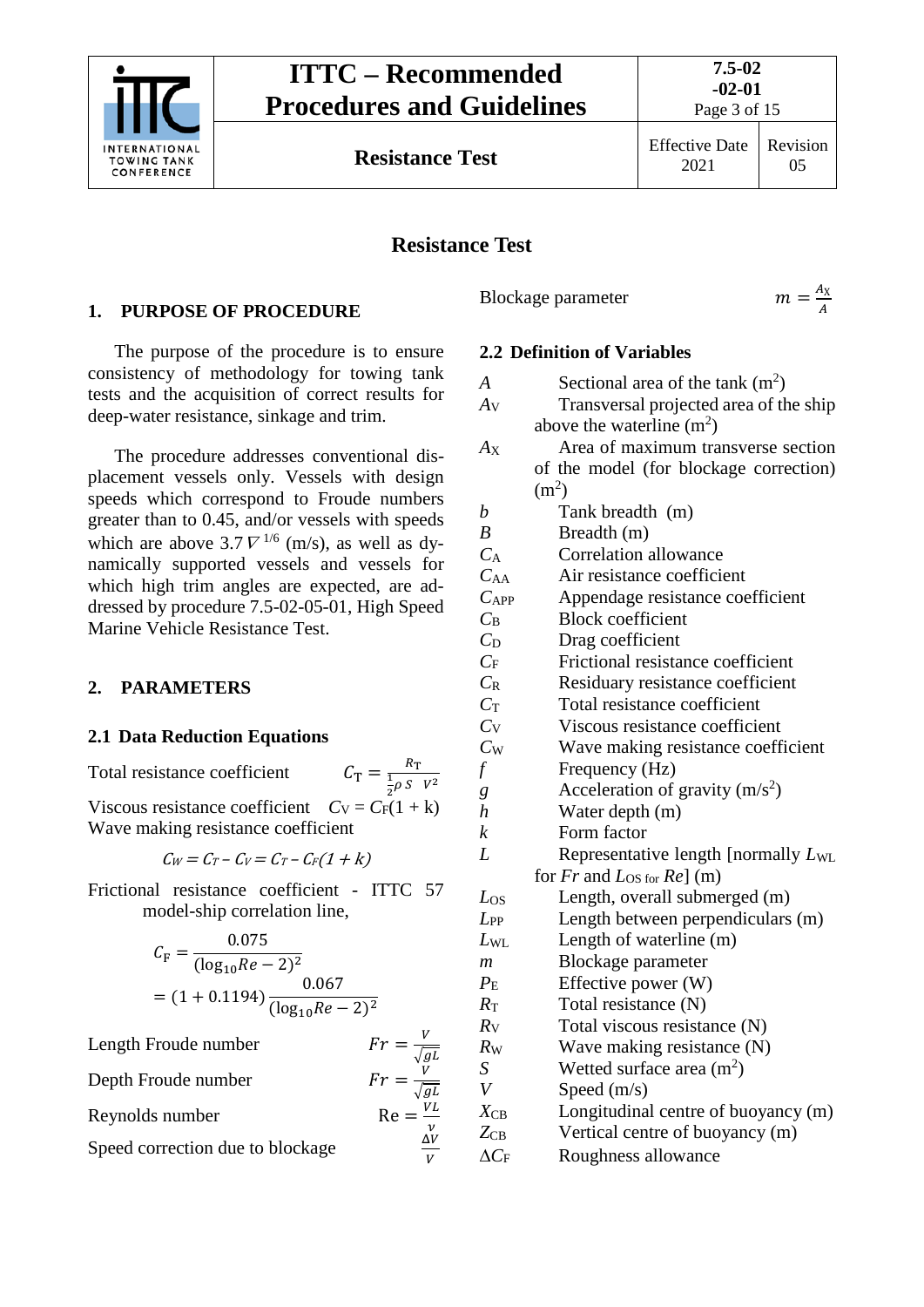

- $\nabla$  Displacement volume of the model  $(m^3)$
- $\rho$  Mass density of water (kg/m<sup>3</sup>)
- $v$  Kinematic viscosity (m<sup>2</sup>/s)

Subscripts  $_M$  and  $_S$  signify model scale and full scale (ship) values, respectively.

## <span id="page-3-0"></span>**3. DESCRIPTION OF PROCEDURE**

Resistance tests are conducted to provide data from which the resistance of the model hull at any desired speed may be determined. For this purpose, the model resistance and its speed through the water are simultaneously measured. The running attitude of the model - i.e. the sinkage fore and aft, or the running trim and sinkage - is usually also measured.

The resistance (or drag) is the horizontal component of the force opposing the steady forward motion of the model hull. The resistance is determined by measuring a towing force.

# <span id="page-3-2"></span><span id="page-3-1"></span>**3.1 Model and Installation**

## 3.1.1 Model

The model should be manufactured according to the ITTC Recommended Procedure 7.5- 01-01-01, Ship Models with particular attention being paid to model manufacturing tolerances, surface finish, appendage manufacture, and the size and positioning of turbulence stimulation.

The model should generally be as large as possible for the size of the towing tank taking into consideration wall, blockage and finite depth effects (as discussed in Section 3.6.3), as well as model mass and the maximum speed of the towing carriage.

# <span id="page-3-3"></span>3.1.2 Test condition

Models should be tested in one or both of the following conditions:

- 1. Model hull without any appendages (naked model). This test is intended to determine the resistance coefficients of the basic form. If any appendage is included as a part of the hull it should be clearly stated. Rudders should be present in the resistance test if they form a streamlined extension of a skeg, and might also be included in other cases.
- 2. Model hull with appendages. This test is intended to determine the increase in resistance coefficients due to the appendages. All fixed appendages, except those, which are considered as propulsors, should be fitted to the model. Movable appendages or control surfaces should not be included in the standard inclusive resistance test. Bilge keels should not be fitted in the inclusive test if their resistance is expected to be small; their resistance will be estimated as an increase in the viscous resistance defined in Recommended Procedure 7.5-02-03- 01.4. A clear description of the installed appendages for each and all specific tests should be documented.

# <span id="page-3-4"></span>3.1.3 Installation

The model should be run at the correct calculated displacement. For model installation, ballasting and trimming see ITTC Recommended Procedure 7.5-01-01-01, Ship Models.

The tow force should, where possible, be applied in the line of the propeller shaft and the horizontal component of the force measured. Careful consideration of the longitudinal location of the tow force is necessary since the product of the tow force and the running elevation change of the tow point induce a pitch moment. For models that experience heavy running trim,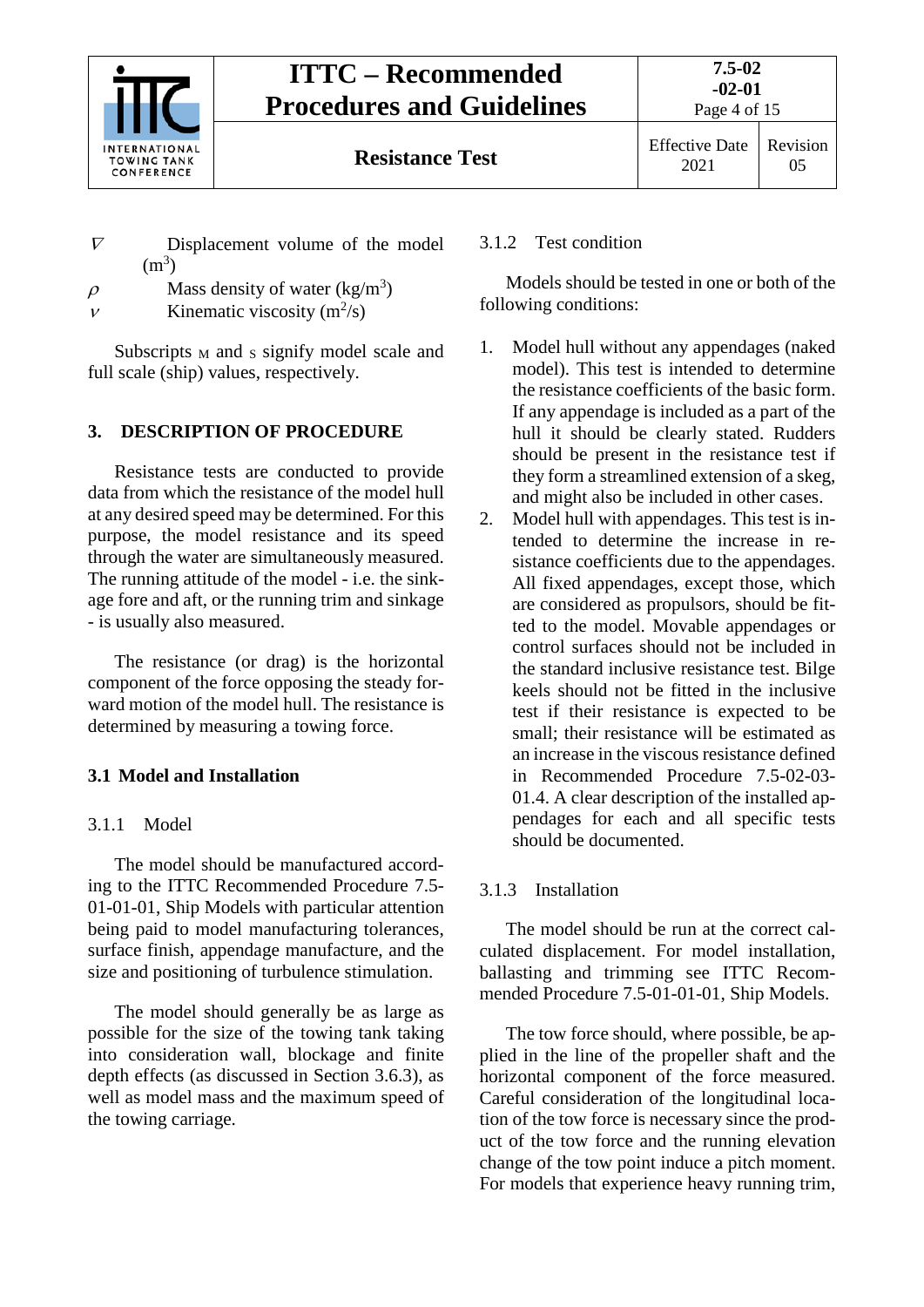

the tow force should, where possible, be applied at  $X_{CB}$  where the running elevation change is minimal in order to minimize artificial trim effects. Alternative approaches may be necessary for vessels with steeply-raked shafts and for those which have no defined shaft line. The tow force should also be applied at  $Z_{CB}$  in order to avoid artificial trim effects. It can be beneficial to tow the model at a forward longitudinal position to maintain a more directionally stable model. This reduces the amount of yaw moment the tow point must restrain and leads to a steadier measurement of the external tow force. This should only be performed for models that have minimal running trim.

The model should be attached to the measuring head of the resistance dynamometer by a connection, which can transmit and measure only a horizontal tow force, even though raked propeller shafts or heavy running trim would result in the line of action of the propeller thrust not being horizontal.

Guides may be fitted to prevent the model from yawing or swaying. These should not restrain the model in any other direction of movement, nor be able to impose any force or moment on the model, which would cause it to roll or heel. The arrangement of any such guides that include sliding or rolling contacts should be implemented in a way that imposes the least possible friction forces. In cases where transverse stability is low, guides may be used to restrain the model in heel.

The model should be positioned such that it is on the centreline of the tank and parallel to the carriage rails. Transverse alignment errors at *FP* and *AP* should both be less than 0.05% *L*<sub>PP</sub>.

If any instruments carried in the model are linked to the carriage by flexible cables, great care should be taken to ensure that the cables do not impose any force on the model. In practice

the cables should therefore hang vertically from the carriage and have enough slack not to impose forces during running sinkage and trim conditions. Care should also be taken to balance any instruments that must have attachments to both the model and the carriage (e.g. mechanical trim recorders).

# <span id="page-4-0"></span>**3.2 Measurement Systems**

Figure 1 shows a typical measurement system for a resistance test.

The following quantities are measured:

- Model speed
- Total resistance
- Sinkage fore and aft (or running trim and sinkage)
- Water temperature (for calculation of viscosity and density)

# <span id="page-4-1"></span>**3.3 Instrumentation**

The quoted bias accuracies are for indicative purposes only. Uncertainty analysis should be used to derive the actual requirements.

# <span id="page-4-2"></span>3.3.1 Resistance

The resistance dynamometer should measure the horizontal tow force to within 0.2% of the maximum capacity of the dynamometer or 0.05 N, whichever is the larger. This does not necessarily imply that the resistance itself is measured to within the same tolerance of its true value.

The range of the resistance dynamometer should be selected to be appropriate to the expected maximum resistance of the model.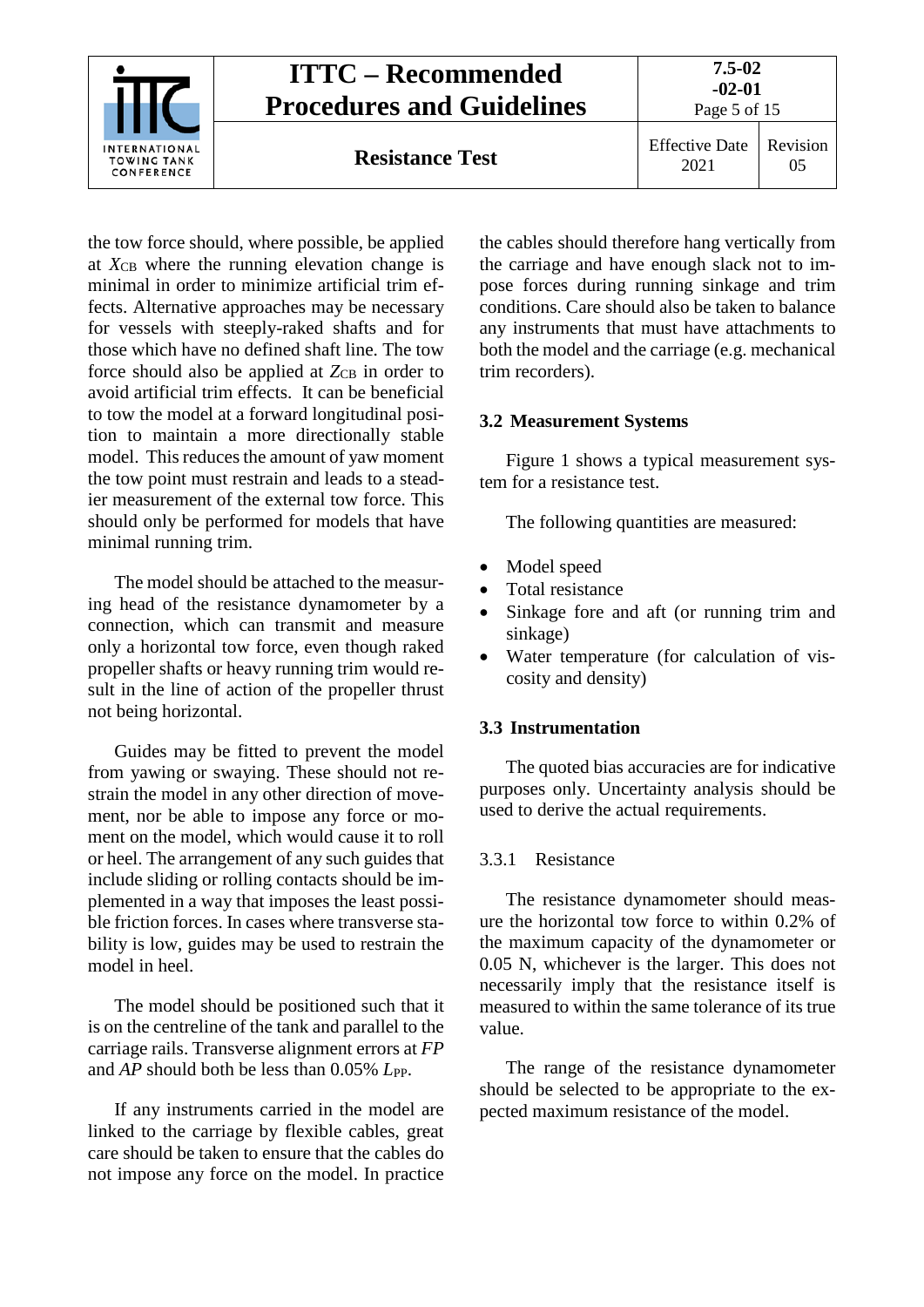

#### <span id="page-5-0"></span>3.3.2 Speed

Ideally the speed of the model through the water should be measured directly throughout the measuring run. Since this is in general impractical, one of the following two methods may be employed:

1. the speed of the towing carriage relative to the ground should be measured. This may be measured using a trailing wheel with encoder or similar, direct from the carriage drive, using optical/proximity sensors with a counter/timer, or by another appropriate method.

2. the speed of the towing carriage relative to the water should be measured by a current meter far in front of the model. In this case the current meter wake and waves should be minimised.

The speed of the model should be measured to within 0.1% of the maximum speed or to within 3 mm/sec, whichever is the larger.



Figure 1 Typical measurement system

#### <span id="page-5-1"></span>3.3.3 Sinkage and Trim

The model should be ballasted and trimmed according to Section 3.3 of the ITTC Recommended Procedure 7.5-01-01-01, Ship Models. The static immersion (draught) that forms the datum for the measurement of sinkage and trim should be confirmed using an appropriate method, such as accurately marked draught marks or using draught gauges.

Sinkage fore and aft may be measured with mechanical guides, potentiometers, encoders,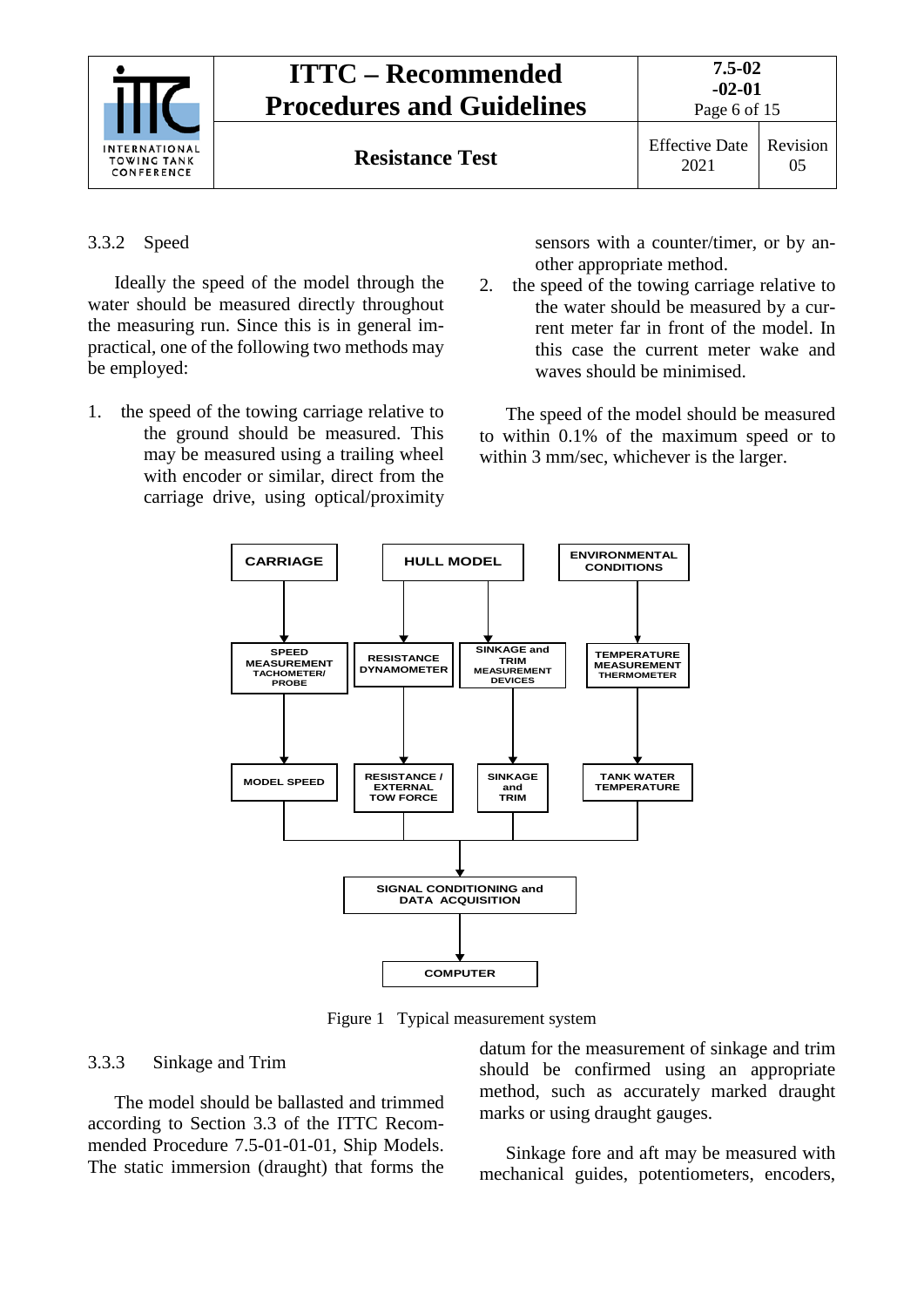| INTERNATIONAL<br><b>TOWING TANK</b><br>CONFERENCE | <b>ITTC – Recommended</b><br><b>Procedures and Guidelines</b> | 7.5-02<br>$-02-01$<br>Page 7 of 15 |          |
|---------------------------------------------------|---------------------------------------------------------------|------------------------------------|----------|
|                                                   | <b>Resistance Test</b>                                        | <b>Effective Date</b><br>2021      | Revision |

LDVTs, optical tracking systems or with remote (laser or ultrasonic) distance meters. Typically, the running trim is calculated from the measured running sinkage fore and aft. Alternatively, the running trim may be measured directly using an angular measuring device in conjunction with the measurement of the sinkage at one point.

The sinkage fore and aft should be measured to within 1.0 mm. If the trim is measured directly, rather than deduced from a measurement of sinkage fore and aft, it should be measured to an accuracy of 0.1 deg.

### <span id="page-6-0"></span>3.3.4 Temperature

The water temperature should be measured at a depth near half of the model draught using a thermometer. It is recommended to continuously measure the temperature with the resistance data to account for tank gradients or fluctuations over the course of the test. If manual readings are conducted, they should be well documented and adequately reflect the overall condition of the tank throughout the test.

## <span id="page-6-2"></span><span id="page-6-1"></span>**3.4 Calibration**

#### 3.4.1 General remarks

All devices used for data acquisition should be calibrated regularly. For calibration, the measured quantities should be either substituted by calibrated weights and pulses or checked by other measuring devices, which have already been calibrated. Calibration diagrams, where the measured quantities (output values) are plotted versus the calibration units (input units), may be useful to check the calibration itself as well as the linearity of the instruments. Calibration should generally be in accordance with ITTC Recommended Procedure 7.6-01-01, Control of Inspection, Measuring, and Test Equipment.

The calibration of the resistance dynamometer and the sinkage and/or trim sensors should be checked immediately prior to the testing. The calibrations should preferably include as much of the measurement chain as possible (amplifier, filter, A/D converter). If the check indicates that the required accuracies cannot be met, the calibration should be renewed or the instrument replaced and the check repeated. Daily checking of a pulse counter for speed measurements is usually not required. Instead, the check on this device is covered by calibrations carried out at regular intervals.

Where the gravitational constant *g* is used in calculations, the value chosen should be appropriate to the location of the tank.

### <span id="page-6-3"></span>3.4.2 Resistance dynamometer

The calibration of the resistance dynamometer should be carried out by the use of calibrated weights as an input to the instrument.

#### <span id="page-6-4"></span>3.4.3 Sinkage and trim transducers

The calibration of linear measuring devices should be performed with a calibrated ruler or other appropriately calibrated device such as a length bar or Vernier height gauge.

#### <span id="page-6-5"></span>3.4.4 Speed

The calibration of the carriage speed will depend mainly on how the carriage speed is measured. The carriage speed should be calibrated regularly and respective records should be stored.

Where possible the carriage speed measured with the primary speed measurement system should be checked with an alternative measurement system.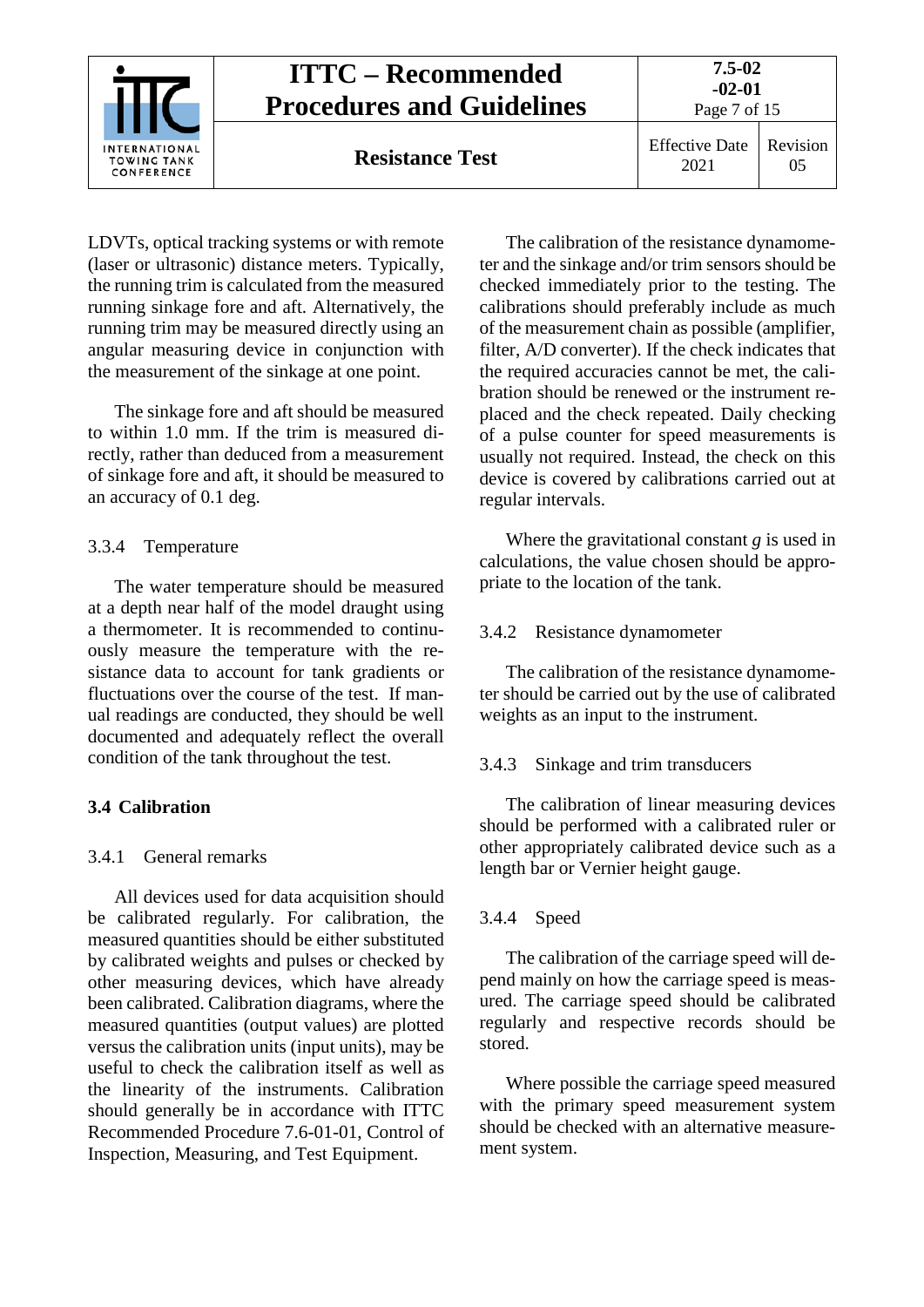

#### <span id="page-7-0"></span>3.4.5 Thermometer

Thermometers should be calibrated according to common standards and/or following the advice of the manufacturer and should be accurate to within 0.1° C.

<span id="page-7-1"></span>3.4.6 Signal conditioning and data acquisition system

The various components of the signal conditioning and data acquisition system (e.g. amplifies, filters, A/D converters) should be checked and calibrated according to the manufacturers recommended schedule. Key features of the system, such as cut-off frequencies of filters employed, and resolution and sampling rate of A/D converters should be recorded.

#### <span id="page-7-3"></span><span id="page-7-2"></span>**3.5 Test Procedure & Data Acquisition**

#### 3.5.1 Method

Before each run begins zero readings of all instruments must be taken, over a period long enough to give a representative mean value.

The model is towed at speeds corresponding to the same Froude numbers as for the full-scale ship.

The model speed is selected and the model accelerated to that speed.

It is important to minimise "overshoot" of speed, since this will result in waves overtaking the model. The measured resistance will therefore not be representative of the ship moving at that speed in calm water.

If the model has been held during initial acceleration, it is released as soon as the selected speed has been reached.

It is recommended that the data acquisition may either begin after a steady speed has been reached; or, alternatively, data acquisition may take place continuously from the time at which the zero readings are logged (in order to allow the entire speed profile to be determined).

The mean values are derived from a section of the time series during which the speed was steady. In some cases unsteady oscillations (related to unsteady wave resistance effects) may be observed in the measurements even when the model speed is constant. Where these oscillations have a significant magnitude, it is important to calculate the mean values of parameters of interest over an integer number of oscillation cycles. Where possible, it is desirable to use at least five oscillations to find the mean. Note that the frequency of these oscillations in an unbounded fluid may be estimated as:

$$
f = 8\pi V/g
$$
 (Hz)

Maximum and minimum values together with mean and standard deviations should be stored for each run.

This process is repeated at other selected speeds covering the required range, avoiding continuous progression from one limit to the other. For example, runs at alternate speeds from the lowest speed to the highest followed by highest speed to the lowest filling in the gaps. A significant change in speed is desirable so that the change in pressure distribution on the hull is sufficient to change the running sinkage and trim of the model therefore achieving the proper resistance.

There should be sufficient waiting time between consecutive runs to achieve similar conditions for each of the runs and to obtain consistency in results. This waiting time will depend on the geometry of the test facility, the type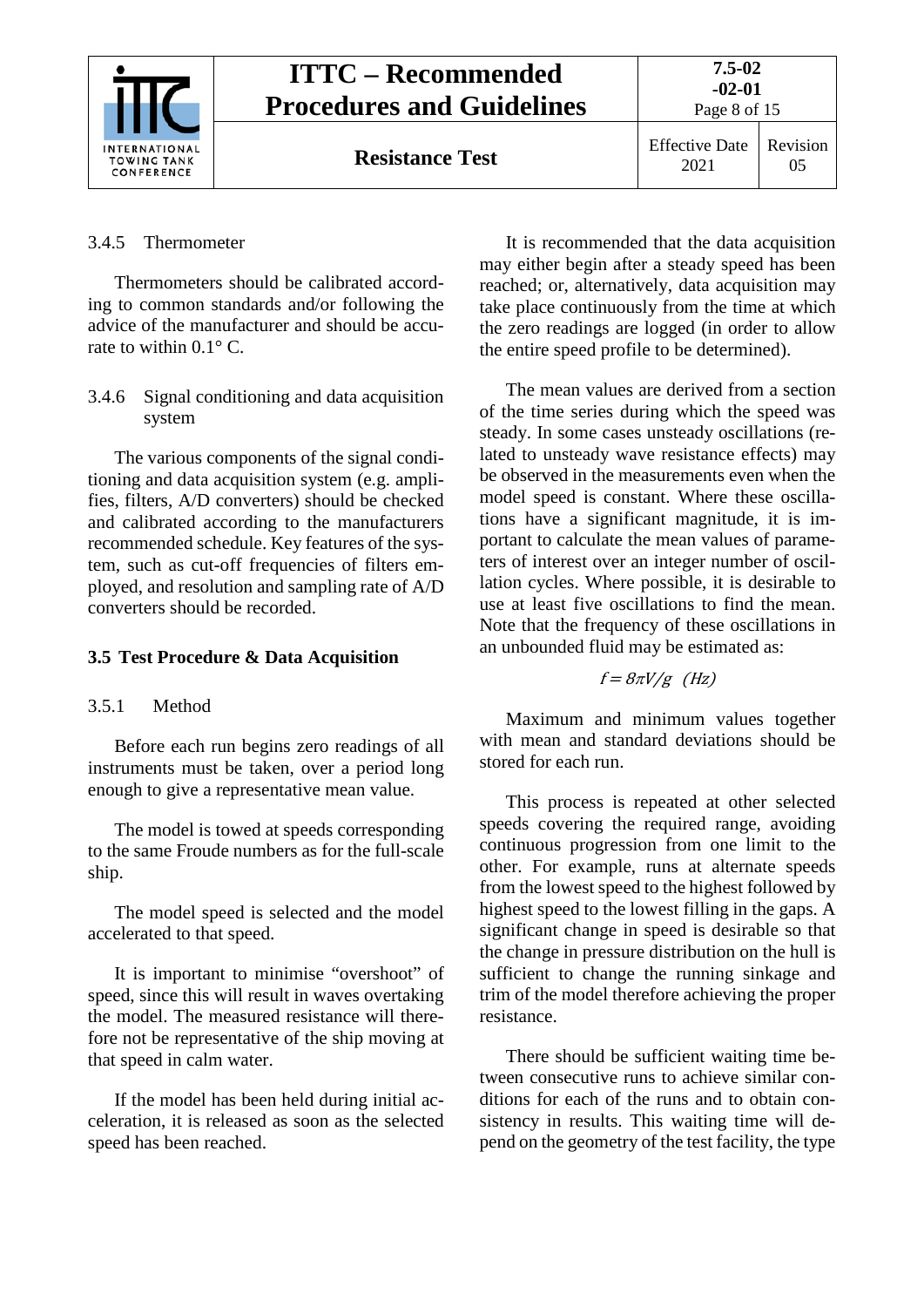

and size of model and model speed. The waiting times should be recorded.

## <span id="page-8-0"></span>3.5.2 Range and interval

The speed range should extend from at least 5% below the lowest speed at which reliable data is required to at least 5% above the highest speed required. This range should be covered by a suitable number of speeds. Low speeds may also be used for the derivation of form factors (see Section 3.6.2). Care should be taken to ensure that there are sufficient number of speeds to define humps or hollows and other rapidly changing features of the curve.

#### <span id="page-8-1"></span>3.5.3 Speed

The following aspects should be noted when measuring speed:

Attention should be paid to residual currents in the towing tank near the surface, which are caused by previous tests. It is not unusual to exclude the first run of the day if no active artificial circulating device is available. This has however not always shown to be necessary and can be confirmed through uncertainty analysis. For more information see General Guidelines for Uncertainty Analysis in Resistance Tests, provided in QM 7.5-02-02-02.

- It is essential that the speed of the model through the water should be constant throughout, and for a significant distance before, that part of the time series used for the calculation of the mean values of the parameters of interest.
- Steadiness of carriage speed is an essential element in achieving steady model speed, but is not necessarily sufficient since the rate of change of the initial acceleration and the moment and manner of release of the model

may interact with the model-dynamometer system and cause it to oscillate.

• During the measuring run, the carriage speed should normally not vary by more than 0.1% of the mean speed or 3 mm/s, whichever is the larger. The cyclic characteristics of the carriage speed control system should be such as not to synchronise with the natural frequency of the model dynamometer system.

### <span id="page-8-2"></span>3.5.4 Measured quantities

During each run the measured values of model speed and resistance (and when necessary sinkage and trim) should be recorded continuously.

The sampling rate shall be selected following Nyquist requirements and taking into account low pass filtering to minimize the effects of aliasing.

Water temperature should be measured at a depth near half of the model draught. If there is a non-homogeneous temperature in the tank it should be recorded. Temperature measurements should be recorded at the beginning and end of each test sequence or at least on a daily basis.

#### <span id="page-8-3"></span>**3.6 Data Reduction and Analysis**

The speed, resistance, sinkage and trim and any other continuously recorded quantities of the test should be presented as mean values derived from an integration of the instantaneous measured values over the same measuring interval (chosen according to the guidelines in Sections 3.5.1 and 3.5.2), with the appropriately averaged zero measurements subtracted from the average values.

Total resistance and wave making (residuary) resistance coefficients, together with Froude number, are calculated for each speed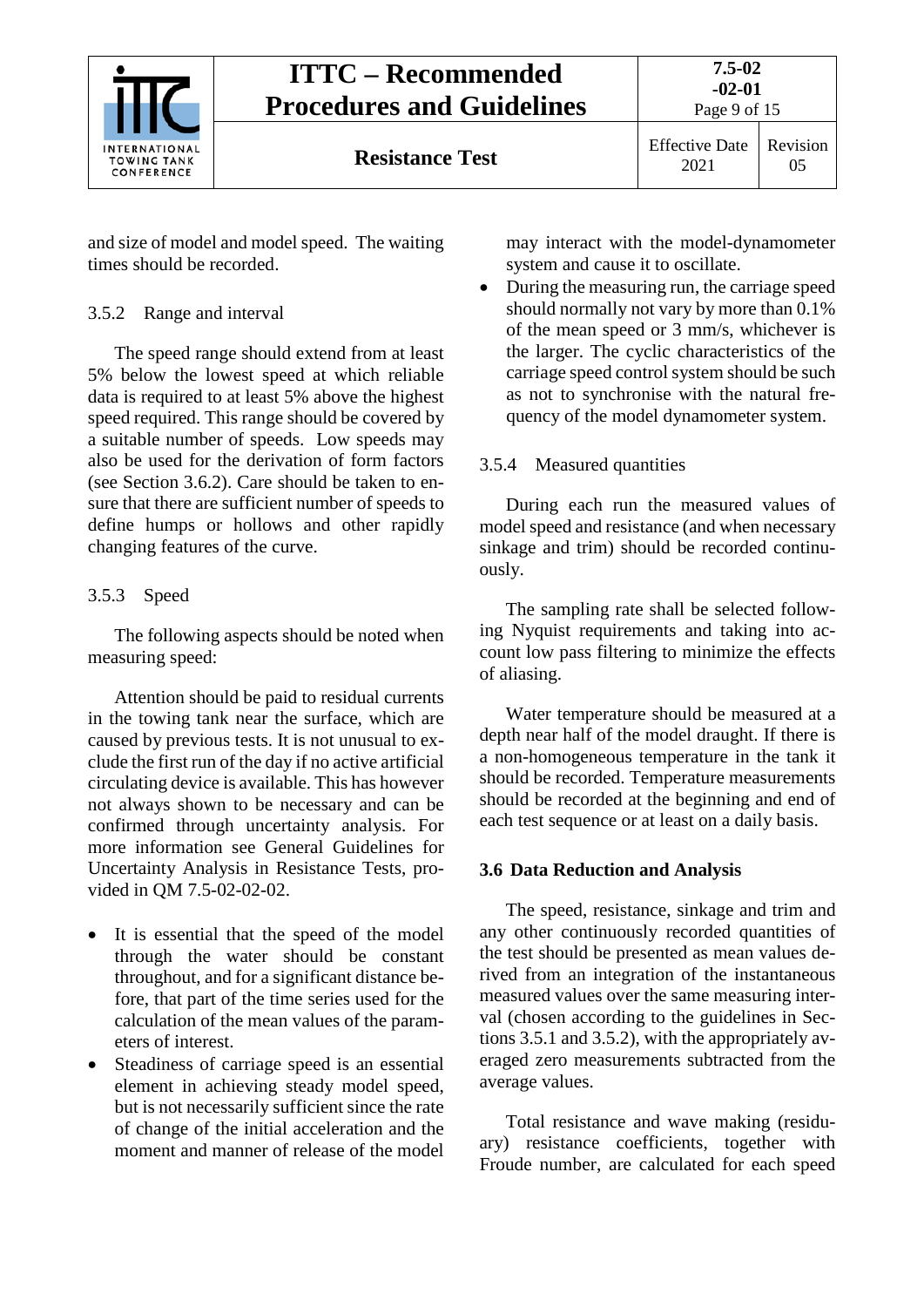

# **ITTC – Recommended Procedures and Guidelines**

Page 10 of 15

Revision 05

using the data reduction equations given in Section 2.1.

#### <span id="page-9-0"></span>3.6.1 Analysis of model scale results

Resistance  $R_{TM}$  measured in the resistance tests is expressed in the non-dimensional form

$$
C_{TM} = \frac{R_{TM}}{\frac{1}{2}\rho_M S_M V_M^2}
$$

Model wetted surface area, to be used in the analysis, is calculated from the model body plan to the still waterline. The transom area is not included in the wetted surface area. The surface areas of the appendages are calculated separately and added to model surface area (excluding their contact areas) for appended resistance tests. The speed should, if necessary, be corrected for blockage according to the equations given in Section 3.6.3. Values of water density and viscosity should be determined according to ITTC Recommended Procedure 7.5-02-01-03.

The wave making resistance of the ship is calculated from the model resistance tests assuming that the form factor is independent of scale and speed. The wave making resistance can therefore be calculated as:

 $C_{W} = C_{TM} - C_{V} = C_{TM} - (1 + k)C_{FM}$ 

where  $C_{FM}$  is derived from the ITTC – 1957 correlation line. It needs to be noted that the ITTC-1957 correlation line already contains a form factor correction. The value of this depends on the actual turbulent flat plate friction values, which today are still not known exactly. All turbulent flat plate friction values are based on experimental results which contain uncertainty.

The ITTC-1957 correlation line was based on the Hughes version of a flat plate friction line. The Hughes flat plate line is given by

$$
C_{\rm F} = \frac{0.067}{(\log_{10} Re - 2)^2}
$$

and the ITTC-1957 line is given by:

$$
C_{\rm F} = \frac{0.075}{(\log_{10} Re - 2)^2}
$$
  
= (1 + 0.1194) 
$$
\frac{0.067}{(\log_{10} Re - 2)^2}
$$

If appendages are present during the resistance test but their resistance scaled separately the wave making resistance can be calculated as:

$$
C_W = C_{TM} - C_{APPM} - (1 + k)C_{FM}
$$

*C*APPM is the model appendage resistance coefficient and can be derived by calculation or from the difference in resistance by testing with and without appendages. For calculation of appendage resistance see Recommended Procedure 7.5-02-03-01.4, 1978 ITTC Performance Prediction Method.

The form factor can be determined from low speed tests as described in Section 3.6.2.

The  $C_W$  or  $C_T$  curve is the best basis for judging if a sufficient number of test points have been obtained in order to define humps and hollows. The resistance curve should be faired in order to facilitate reliable interpolation to obtain the resistance at the required speeds. The smoothing should be carried out with care in order not to remove humps and hollows. An acceptance criterion for the test might be derived based on the scatter in the  $C_W$  or  $C_T$  curve.

#### <span id="page-9-1"></span>3.6.2 Form factor

The recommended method for experimental evaluation of the form-factor is that proposed by Prohaska. If no separation is present, the total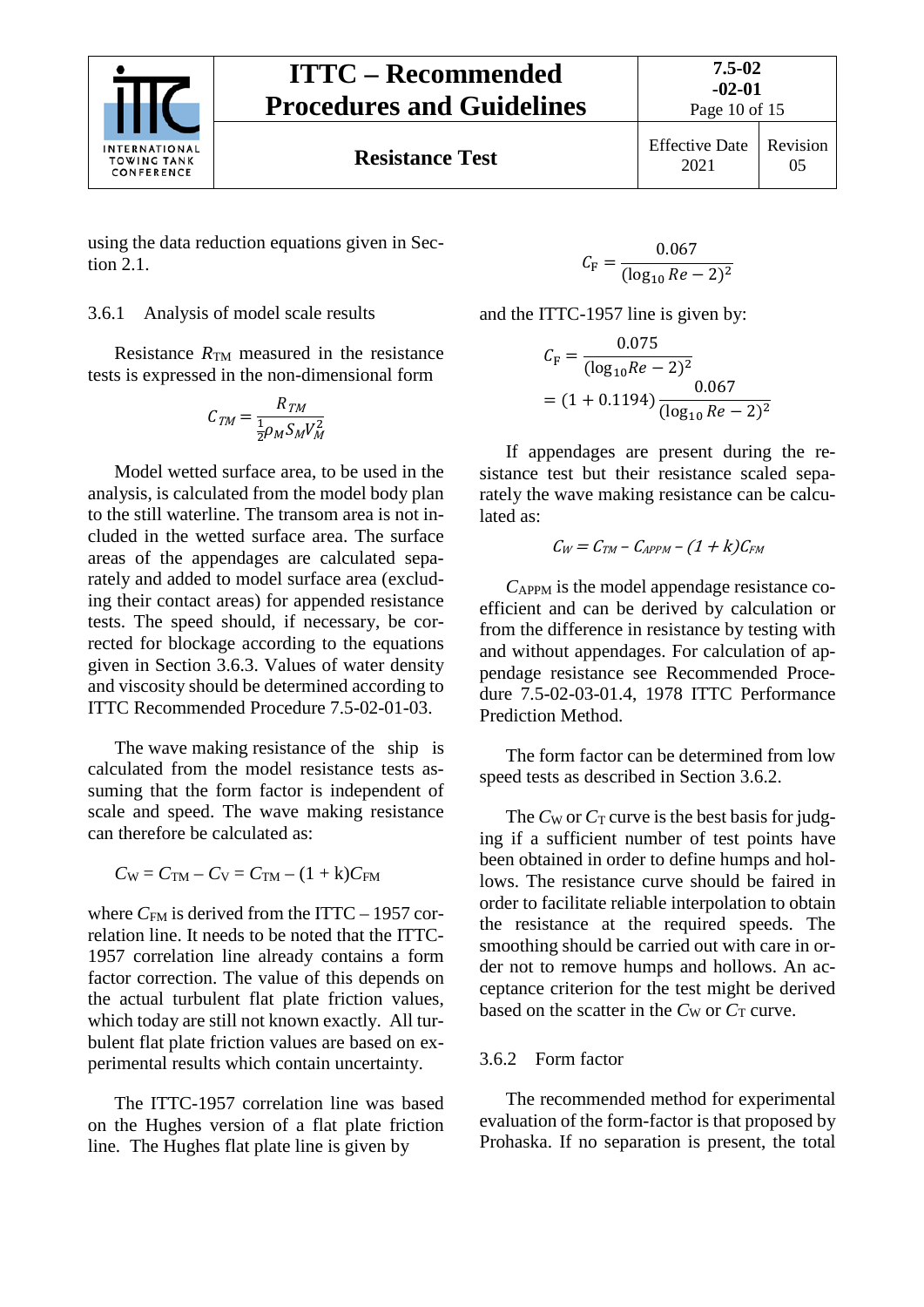

Page 11 of 15

resistance can be written, to a first approximation, as

$$
C_{TM}(Re,Fr) = (1 + k)C_{FM}(Re) + C_W(Fr)
$$

If the wave-resistance component in a low speed region (say  $0.1 < Fr < 0.2$ ) is assumed to be a function of  $Fr^4$ , the straight line plot of  $C_{TM}/C_{FM}$  versus  $Fr^4$  /  $C_{FM}$  will intersect the ordinate  $(Fr=0)$  at  $(1+k)$ , enabling the form factor to be determined. In the case of a bulbous bow near the water surface (either being immersed or emerged) or in case of a partly submerged bulbous bow in partial loaded conditions these assumptions may not be valid and care should be taken in the interpretation of the results. In the above *C*<sub>FM</sub> should be a true turbulent flat plate friction value.

Further it should be noted that Prohaska's method should not be used for any vessel with substantial transom sterns for which the transom runs wet at the speed range for the Prohaska test.

When using form factor methods for scaling the drag of appendages, the form factor increase due to fitting appendages should be determined from test results at higher speeds to avoid laminar flow.

$$
\Delta k = d\big(C_{TM}(appended) - C_{TM}(barehull)\big)/dC_{FM}
$$

This procedure avoids the need for low speed testing to determine the form factor.

## <span id="page-10-0"></span>3.6.3 Extrapolation to full scale

The total resistance coefficient of a ship without bilge keels is:

$$
C_{\text{TS}} = (1+k) C_{\text{FS}} + \Delta C_{\text{F}} + C_{\text{A}} + C_{\text{W}} + C_{\text{AAS}}
$$

where

*k* is the form factor determined from the resistance test, see Section 3.6.2.

- *C*FS is the frictional resistance coefficient of the ship according to the ITTC-1957 model-ship correlation line
- ∆*C*<sup>F</sup> is the roughness allowance.
- CA is the correlation allowance.
- *C*<sup>W</sup> is the wave making resistance coefficient.

*C*AAS is the full scale air resistance coefficient.

The total resistance for the ship can then be calculated using:

 $R_{TS}=0.5\,\rho_S\,V$ s $^2\,S_S\,C_{TS}$ 

Further details on the 3D (ITTC'78) extrapolation process from model to full scale can be found in Recommended Procedure 7.5-02-03- 01.4 1978 ITTC Performance Prediction **Method** 

<span id="page-10-1"></span>3.6.4 Blockage and finite depth corrections

The dimensions of the towing tank should be reported with the test result documentation (see Section 3.7).

The dimensions should be large enough to avoid significant wall, blockage, and finite depth effects.

The importance of these effects depends upon a range of factors; key parameters include the blockage parameter, *m*, defined as the ratio of model cross section area,  $A_X$ , to tank cross section area, *A*, the Froude number, *Fr*, and the depth Froude number *Fr*<sup>h</sup> .

The following formulae are recommended for carrying out blockage corrections if they are necessary. For easy use and comparison the correctors are listed in their simplest form as given by the respective author, after neglecting second order terms or being simplified otherwise. Detailed information may be found in the original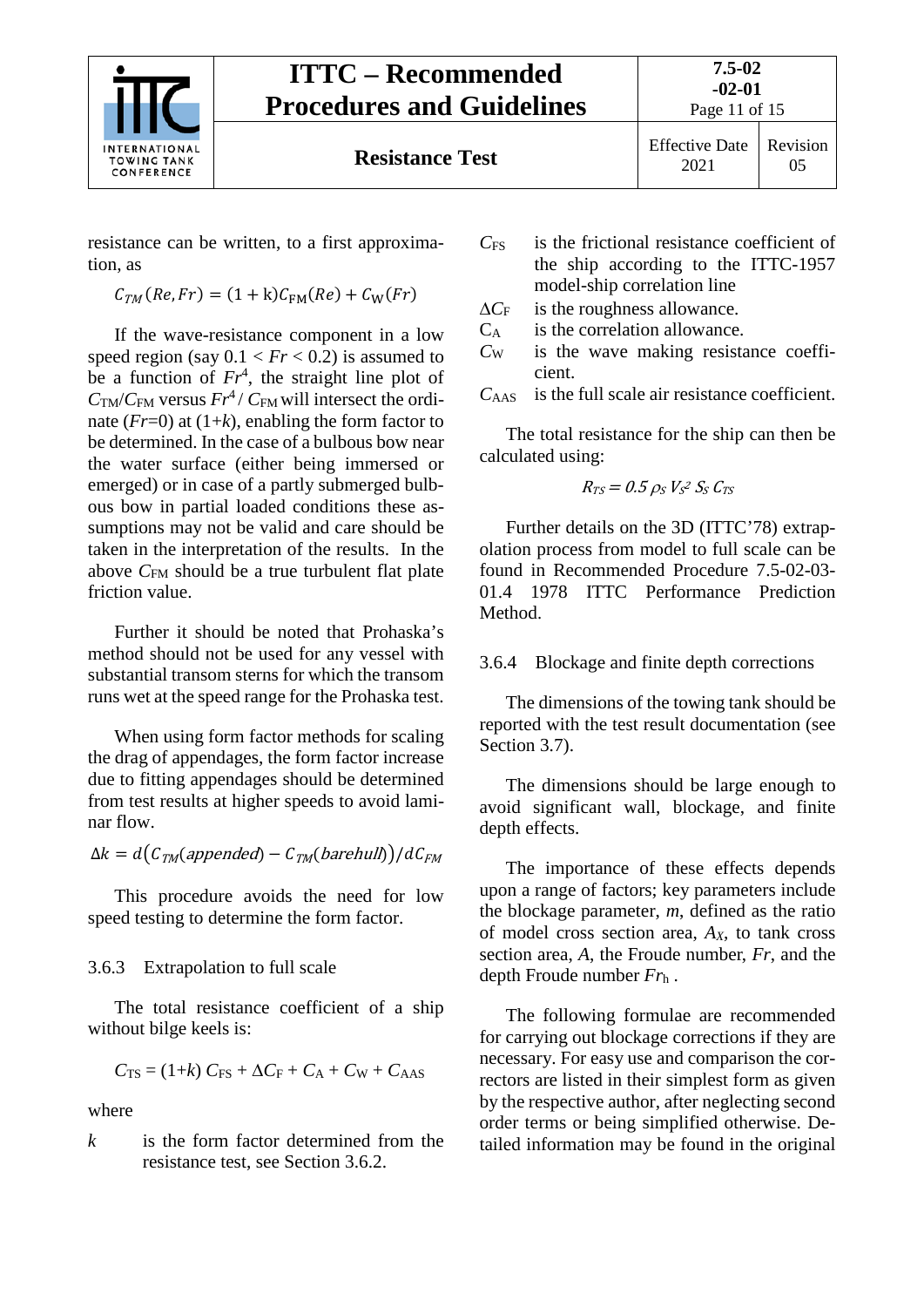

papers. The formulae are based on mean-flow theory:

# <span id="page-11-0"></span>3.6.4.1 Schuster

$$
\frac{\Delta V}{V}=\frac{m}{1-m-Fr_h^2}+\left(1-\frac{R_V}{R_T}\right)\frac{2}{3}Fr_h^{10}
$$

where  $m = A_X/A$ , and  $R_V/R_T$  is the ratio of viscous to total resistance.

The second term is the finite depth influence on wave making resistance, converted to a speed correction where  $Fr<sub>h</sub><sup>10</sup>$  is a good approximation of the hyperbolic function of the finite depth wave velocity within the range  $0 < Fr<sub>h</sub> < 0.7$ .

<span id="page-11-1"></span>3.6.4.2 Scott  
\n
$$
\frac{\Delta V}{V} = K_1 \nabla A^{-3/2} + BL^2 K_2 A
$$

The first term is the empirically improved version of Scott's original formula with  $K_1$  as a function of *Re* and the form-parameter

−3 2

$$
\frac{C_{\rm B} \nabla^{\frac{1}{3}}}{L}
$$

as shown in Fig. 2. The second term is a function of *Fr* and form from experiments deduced to extend the range of applicability up to  $Fr = 0.38$ .  $K_2$  is given in analytical form

$$
K_2 = 2.4(Fr - 0.22)^2 \text{ for } 0.22 < Fr < 0.38
$$
\n
$$
K_2 = 0 \qquad \text{for } Fr < 0.22
$$

The validity of the formula is confirmed for the range of model size  $3.5 \text{ m} < L < 9 \text{ m}$ , tanks of approximately 2:1 breadth to water depth ratio and speed range between  $0.08 < Fr < 0.4$ .

<span id="page-11-2"></span>3.6.4.3 Tamura

$$
\frac{\Delta V}{V} = 0.67 m \left[ \frac{L}{b} \right]^{\frac{3}{4}} \frac{1}{(1 - Fr_h^2)}
$$

where  $m = \frac{A_X}{A}$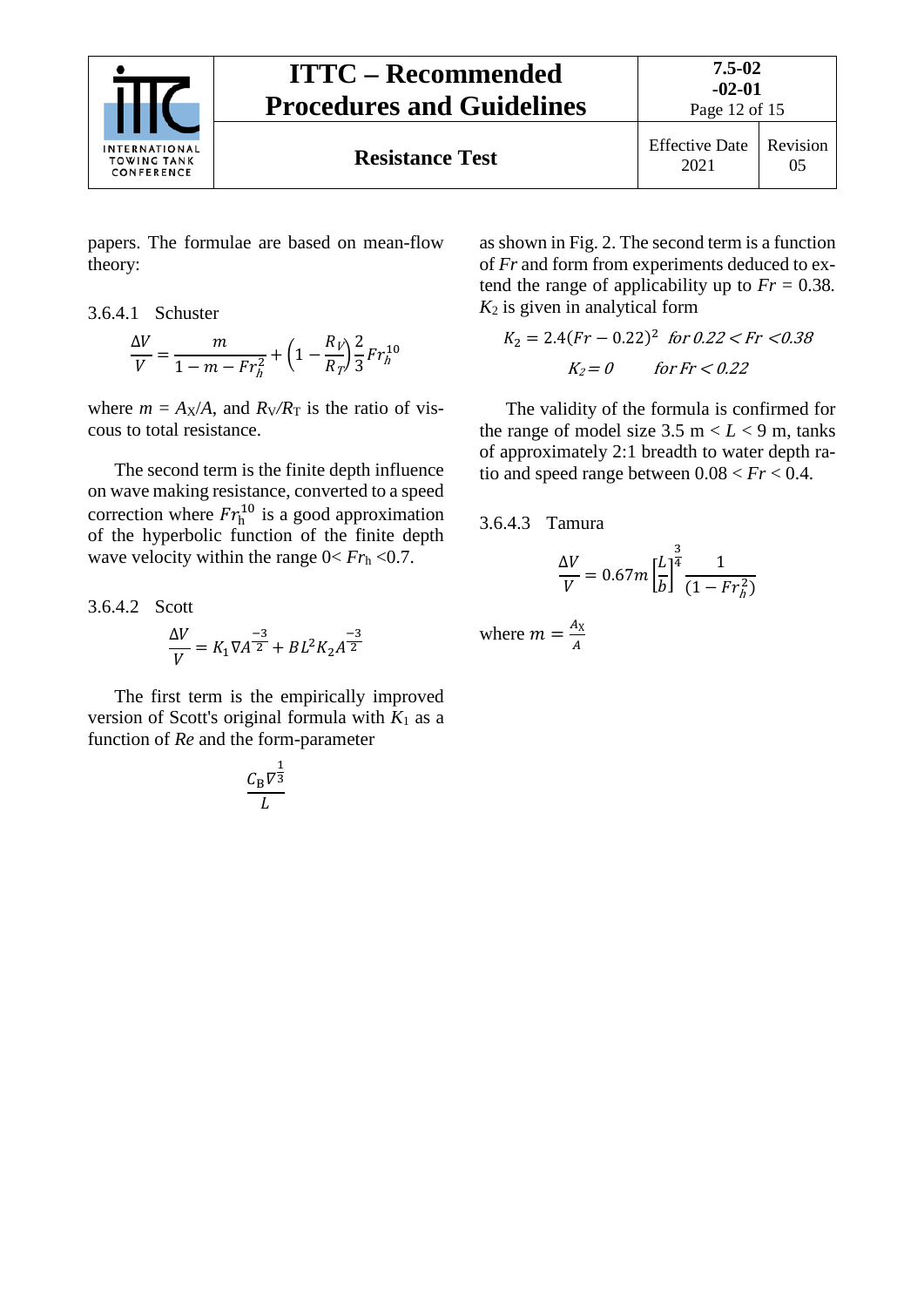| <b>INTERNATIONAL</b><br><b>TOWING TANK</b><br>CONFERENCE | <b>ITTC – Recommended</b><br><b>Procedures and Guidelines</b> | $7.5 - 02$<br>$-02-01$<br>Page 13 of 15 |          |
|----------------------------------------------------------|---------------------------------------------------------------|-----------------------------------------|----------|
|                                                          | <b>Resistance Test</b>                                        | <b>Effective Date</b><br>2021           | Revision |



Figure 2 Correction factor *K*1 (Scott, 1970)

#### <span id="page-12-0"></span>3.6.4.4 Discussion

It is generally preferable for a blockage correction to be expressed as a correction factor for speed, as this form of correction is well suited to resistance and propulsion tests.

The influences on wake blockage or pressure defect at the propeller are however unknown and are not separately considered.

Of the different correctors the Scott corrector tends to fit most of the data best but its theoretical base may not be universally accepted. It does however seem to be the best method available and may be recommended for general use with the following limitations: Tanks of approximately 2:1 breadth to water depth ratio, model lengths between 3.5 m and 9.0 m and Froude number 0.08 to 0.4.

Based on the successful application of meanflow theory in connection with finite depth wave theory, with no need for empirical adjustment and its easy employment, the Schuster corrector is also recommendable as a blockage correction formula with good overall qualities, up to say *Fr*  $= 0.3.$ 

Another method commonly used is that due to Tamura which also includes finite depth effects.

All the previous comments are related to normal routine tank work. For blockage corrections in shallow water tanks essentially diverging from 2:1 breadth to water depth ratio, blockage ratios much larger than 0.03 and model tests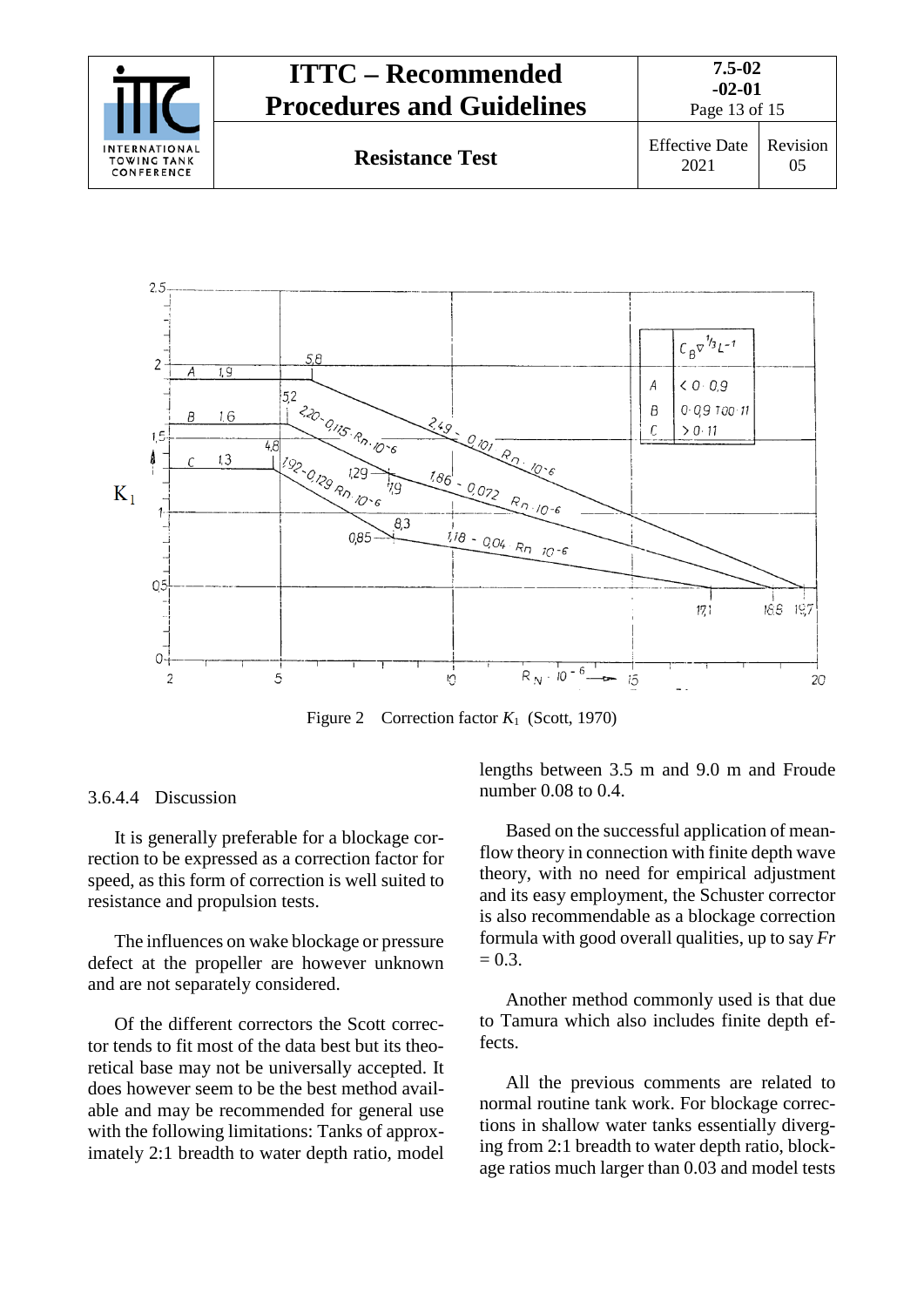

at depth Froude numbers higher than 0.7, the proposal by Graff (1969) may be suggested as a useful guide.

# <span id="page-13-0"></span>**3.7 Documentation**

The results from the test should be collated in a report, which should contain at least the following information:

- Model specification:
	- o Identification (model number or similar)
	- o Loading condition
	- o Turbulence stimulation method
	- o Model scale
	- o Main dimensions and hydrostatics, included static wetted surface area (see recommendations of ITTC Standard Procedure 7.5-01-01-01, Ship Models)
	- o Towing point location
	- o Model condition
- Particulars of the towing tank, including length, breadth and water depth
- Test date
- Parametric data for the test:
	- o Water temperature of tank water
	- o Water temperature of seawater
	- o Density of tank water
	- o Density of seawater
	- o Kinematic viscosity of the water
	- o Form factor (even if  $(1+k)=1.0$  is applied, this should be stated)
	- o *CAir*
	- o Correlation allowance, *C*<sup>A</sup>
- For each speed, the following data should be given as a minimum:
	- o Resistance of the model and ship
	- o Dynamic sinkage fore and aft, or sinkage and trim
	- o *C*TS, *R*TS, *P*ES, CFM, CFS

## <span id="page-13-2"></span><span id="page-13-1"></span>**4. VALIDATION**

### **4.1 Uncertainty Analysis**

Uncertainty analysis should be performed in accordance with the 'Guide to the Expression of Uncertainty Analysis in Experimental Hydrodynamics' 7.5-02-01-01 and 'General Guidelines for Uncertainty Analysis in Resistance Tests' 7.5-02-02-02.

## <span id="page-13-3"></span>**4.2 Benchmark Tests**

Benchmark data are described and collected in 'Benchmark Database for CFD, Validation for Resistance and Propulsion', ITTC 7.5-03- 02-02.

## <span id="page-13-4"></span>**5. REFERENCES**

- Graff, W., 1969, Untersuchung des Modelltankeinflusses an einem Flachwasserschiff, Rep. No. 100 of Versuchsanstalt für Binnenschiffbau, Duisburg.
- ITTC 1960, 9<sup>th</sup> International Towing Tank Conference, Paris, Proceedings, p 237-258.
- ITTC 1972, 13<sup>th</sup> International Towing Tank Conference, Berlin, Proceedings Vol.1, p 209-240.
- ITTC 1975, 14<sup>th</sup> International Towing Tank Conference. Form factor according to Prohaska.
- Scott, J. R., 1970, A Comparison of Two Ship Resistance Estimators, *RINA Transactions*, Vol 112, pp. 375-385
- Schuster, s., 1955-6, Beitrag zur frage der kanalkorrektur bei modelversuchen, *Schiffstechnik*, Vol 3.